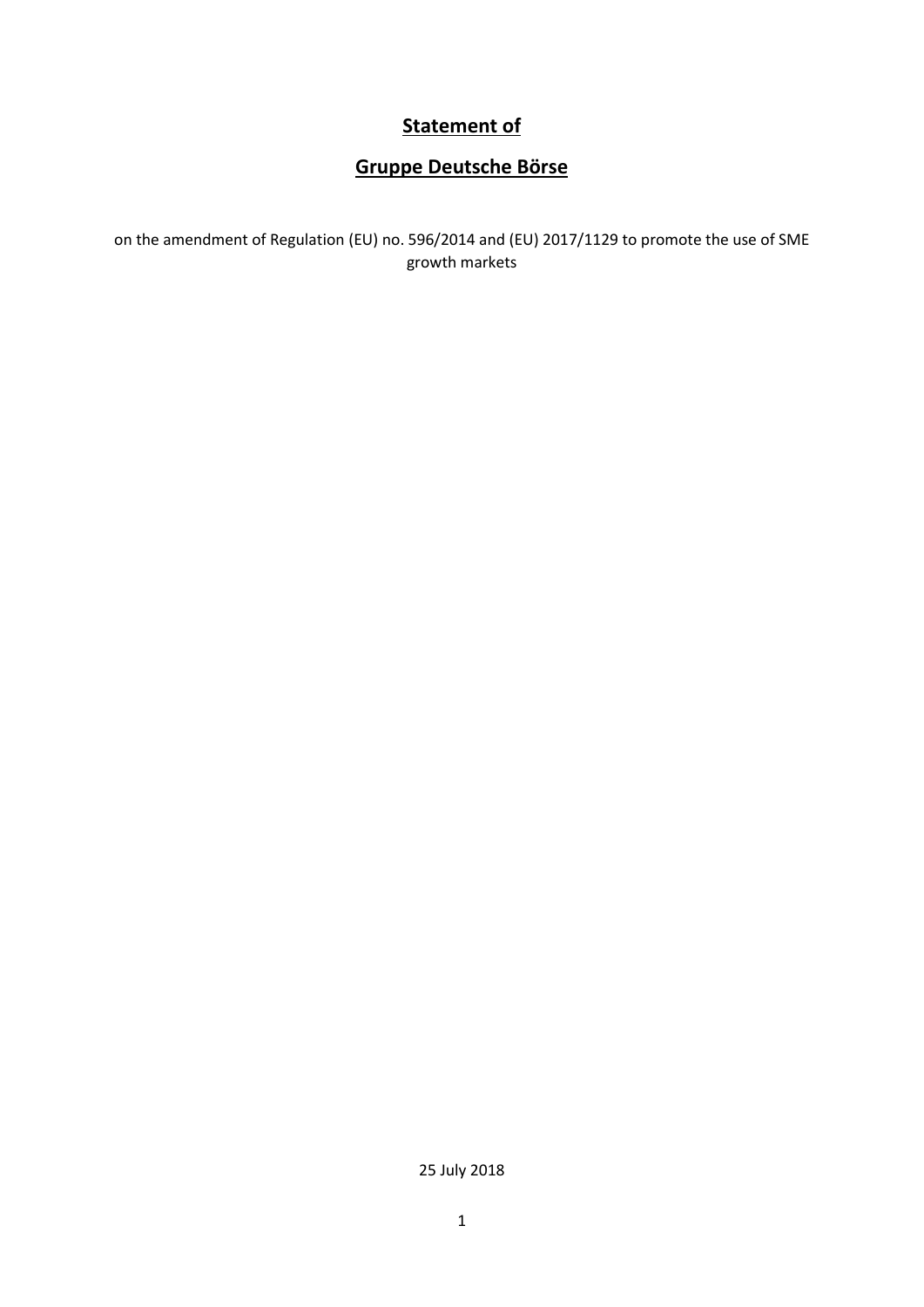#### **Introduction:**

We express our gratitude for the opportunity to give a first assessment of the draft amending the regulation (EU) no. 596/2014 ("**MAR**") and (EU) 2017/119 ("**Prospectus Regulation**").

Overall, we welcome the proposal to further increase the attractiveness of the growth markets for small and medium-sized enterprises ("**SME**"; "**SME Growth Market**") as part of finalising the Capital Market Union ("**CMU**"). CMU is the key to preserve and increase competitiveness and attractiveness of EU capital markets and a key catalyst for the Jobs and Growth agenda and therefore remains of critical importance.

SMEs in Europe still face a funding bottleneck. Deutsche Börse aims to close that gap in the funding escalator to growth capital for SMEs. Scale, a new exchange segment of Deutsche Börse to enhance access to investors for SMEs and growth companies and therefore supposed to be registered as SME Growth Market, expands existing ecosystems for corporate financing. Scale was designed for companies with tried and tested business models (Key Performance Indicators in its terms and conditions). Nevertheless, it is difficult to attract IPO's as there are numerous factors which cause problems in this regard. We do see a competition between the regulated market and the SME Growth Market because the entry barriers are partly lower for the regulated market and there are not enough incentives, which support the SME Growth Market to counter that. However, our goal is to attract trustworthy and stable companies for our growth market, which is why we keep certain requirements mandatory for Scale (KPIs). It is a crucial aspect to increase liquidity in the Growth Markets, so we would support concepts, which go in this direction. In addition, existing regulatory burdens in particular MAR and MiIFD prevent some companies from going public in the SME Growth Markets. Other burdensome factors are restrictions for institutional investors when investing in the SME Growth Markets as they are considered as high-risk segments. Particularly, in Germany also the lack of equity culture could be named as an additional reason.

Therefore, it is appropriate to further simplify access to the capital market for SMEs and, as a result, to make technical adjustments to the European regulatory framework. We consider the conceptual implementation – namely to reduce administrative and legal requirements and costs for the issuers and to increase the liquidity of the various equity instruments in SME Growth Markets without endangering market integrity or investor protection – reasonable and expedient. Nevertheless, we consider the proposed changes do not go far enough. In particular, the following statement explains this consideration in detail and in addition proposes further remarks, which we wish to be taken into account.

## **Article 1: amendement of Regulation (EU) no. 596/2017:**

## **1. Amendment Article 11**

Reporting duties resulting out of Article 11 of MAR do not only apply on issuers but also on third parties having legal relationships with them or being their authorized representative. The smaller size an issuer has, the more obligations resulting out of MAR and therefore obligations due to market sounding, will be outsourced/awarded externally to those third parties, as the issuer itself does not have enough resources to comply. We are questioning whether those fewer requirements the third party has to meet for the issuer automatically result in a cost reduction for this mandate.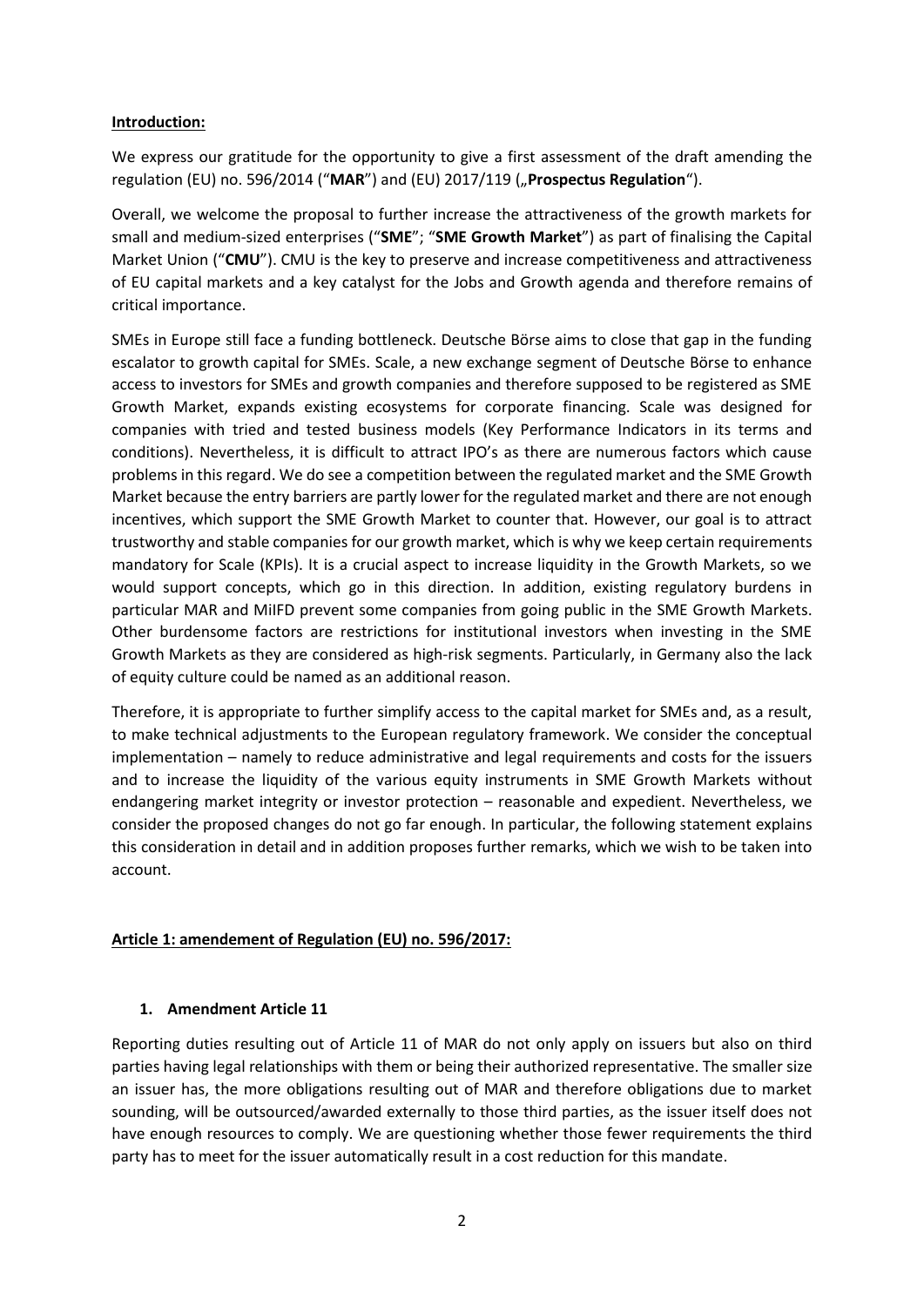## **2. Amendment of article 13**

## **a) Section 12**

Deutsche Börse offers a market-making program on its MTF "Open Market", including Scale. The market-making program is available to investment firms who provide liquidity continuously to the market by fulfilling certain minimum requirements. The investment firms apply either for the role of the regulated market maker according to MiFID II or for the role of a Designated Sponsor. A Designated Sponsor is a regulated market maker with stricter requirements. Both, the Market-Makers and the Designated Sponsors, admitted at Deutsche Börse as liquidity provider, fulfill the criteria of a regulated market-maker in accordance with MiFID II and are registered as such at BaFin. Moreover, Designated Sponsors and Market-Makers act in a way and are subject to strict regulations, so that German jurisprudence and literature consider their behavior per se to be tamper-proof.<sup>1</sup> BaFin has not yet determined an admissible market-practice in Germany.

In order to become a Designated Sponsor, the trading member has to conclude a private-law contract with Deutsche Börse. Such contract contains certain minimum requirements that must be met by the Designated Sponsor including a maximum spread, a minimum quotation volume, and participation rates during auctions and continuous trading. In principle, a Designated Sponsor can manage several securities and one security can be managed by several designated sponsors. Concluding a contract with Deutsche Börse is the regular occurrence of a Designated-Sponsor whereas a Market-Maker regularly applies for admission publicly.

Due to the contract concluded with Deutsche Börse, the Designated Sponsor is obligated to provide liquidity continuously during the trading day in the instruments he has registered for. Deutsche Börse monitors the behavior of the Designated Sponsors continuously. In case a Designated Sponsor does not fulfil its criteria, the contract will be withdrawn in the respective instrument. In addition, the market surveillance ("**Hüst**") ensures that the regulated Market Makers and Designated Sponsors comply with the exchange rules.

Nevertheless, the issuer has the opportunity to influence the liquidity of its securities itself.

(i) If an issuer is managed by a Designated Sponsor due to the Designated Sponsor's own interests (based on a contract with Deutsche Börse), the issuer needs to evaluate the advantages and disadvantages of an additional contract with another Designated Sponsor or a Market-Maker. On the one side, an additional contract directly concluded by the issuer may have better notice periods (and provides additional liquidity), but also produces higher costs on the issuer's side. On the other side, the issuer can forego this additional opportunity, rely on the managing obligation of the Designated Sponsor due to its contract with Deutsche Börse and therefore waives the security of a long-term managing relationship, but also saves additional costs.

 $1$  Up to now, BaFin did not recognize those Designated Sponsors or Market-Makers as admissible marketpractice in accordance with Article 13 (2) of the Market Abuse Regulation ("**MAR**") as they are considered to be tamper-proof in the first place. If the behavior of those Designated Sponsors or Market-Makers were considered to be manipulative due to Art. 15, 12 of MAR, BaFin would need to notify those Designated Sponsors and Market-Makers as admissible market-practice because an admissible market-practice is no longer seen as exclusion from market-manipulation but as justification. Only the ability to recognize Designated Sponsors and Market-Makers as permissible market-practice is no longer sufficient.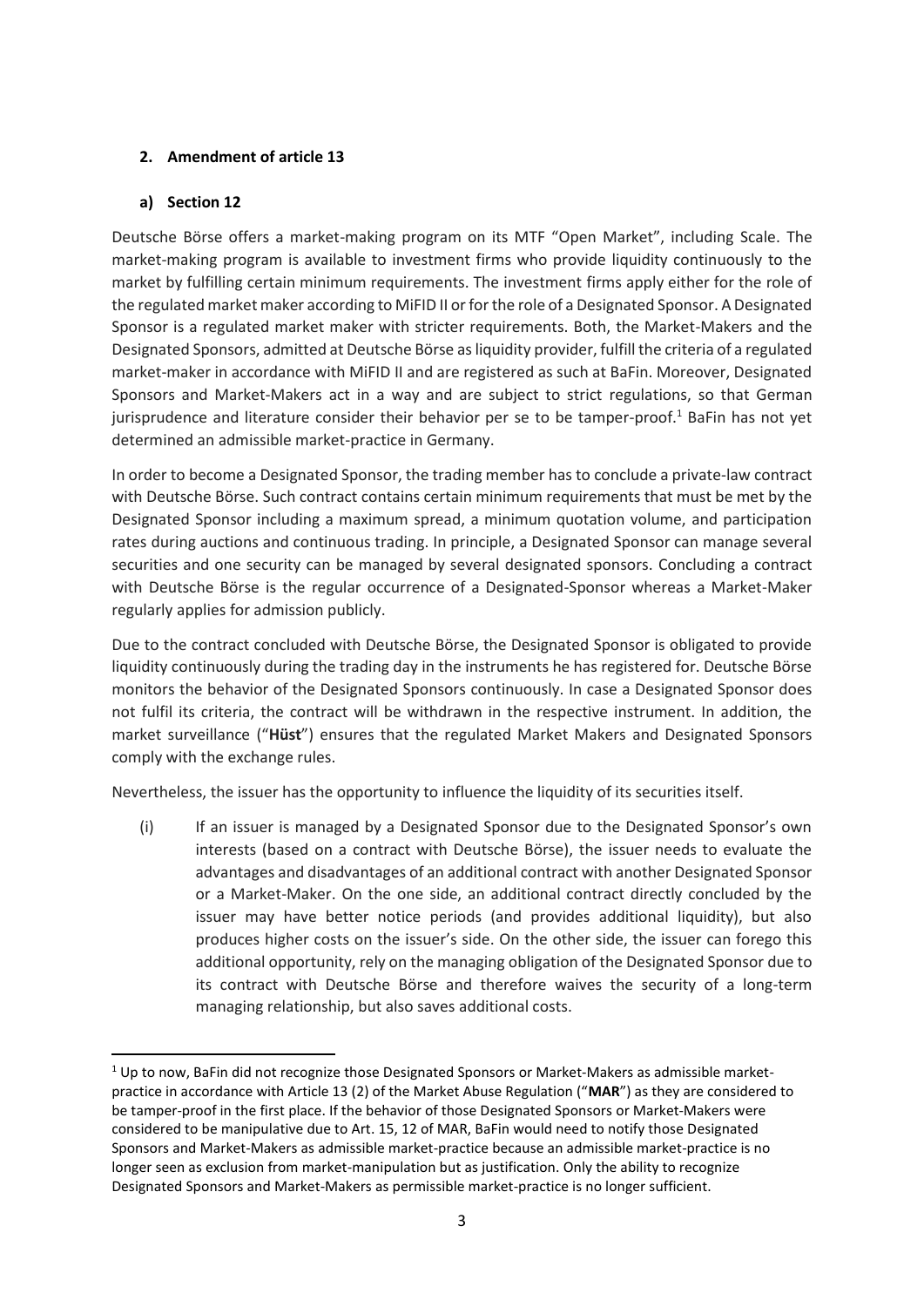- (ii) However, if an issuer is not managed by a Designated Sponsor due to the Designated Sponsor's own interests (based on a contract with Deutsche Börse), there is no other possibility to create more liquidity than applying for a contract with a Designated Sponsor or a Market-Maker itself at its own expenses.
- (iii) In both cases, the Designated Sponsor or Market-Maker is subject to the same strict guidelines concerning their behavior as if they had a contract with Deutsche Börse in order to be tamper-proof. This is also ensured and monitored by Hüst.

As such self-initiated contracts of issuers are less attractive for Designated Sponsors or Market-Maker in SME-specialized markets, we do not have any objections against and do not see any disadvantages through such new liquidity contracts as an additional option for issuers to gain liquidity. Nevertheless, we need to be sure that no additional administrative expenses are created hereof and that those standardized liquidity contracts are not mandatory. Therefore, we urge the Commission to recognize and support the diversity of liquidity practices in the Member States (where markets provide for other solutions) and not to blockade or paralyze them.

If this is the case, a standardized liquidity contract can be seen as a "direct competitor" to those usually self-initiated contracts with Designated Sponsors or Market Makers as we expect them to not be bound to the same strict regulations. We understand the difference between future liquidity contracts of liquidity provider and issuers and our current liquidity systems (contracts of Designated Sponsors/Market-Makers and issuers) will be the underlying conditions: Designated Sponsors/Market-Makers are bound to much stricter regulations, as they need to be considered as tamper-proof. The liquidity providers under those new liquidity contracts will not be bound to the same strict regulations, as they do not need to be considered as tamper-proof. With the new standardized form, dictated by the EU, they will "just" be accepted like an admissible market-practice. Nevertheless, we cannot assess the impact of such liquidity contracts on the issuer side as details of those liquidity contracts are still unclear.

#### **b) Section 13**

Moreover, it is difficult to assess whether liquidity providers actually feel a greater incentive to enter into such a liquidity contract with the issuer as we do not know how such standardized form looks like. It depends on the content of the specifications included in the contract whether the attractiveness for liquidity providers actually increases.

## **3. Amendment of article 17**

We consider a justification of delay upon request as a relief for the issuer only insofar, as this reduces the practical effort concerning the first reporting. Nevertheless, issuers cannot be sure when and how long the competent national authority is able to request additional reasoning afterwards and how extensive they have to reply to the request.

## **4. Amendment of article 18**

We support a regime with a list of permanent insiders since smaller companies usually have less employees who have access to insider information and in most cases, it is always the same circle of employees, which will have access to inside information.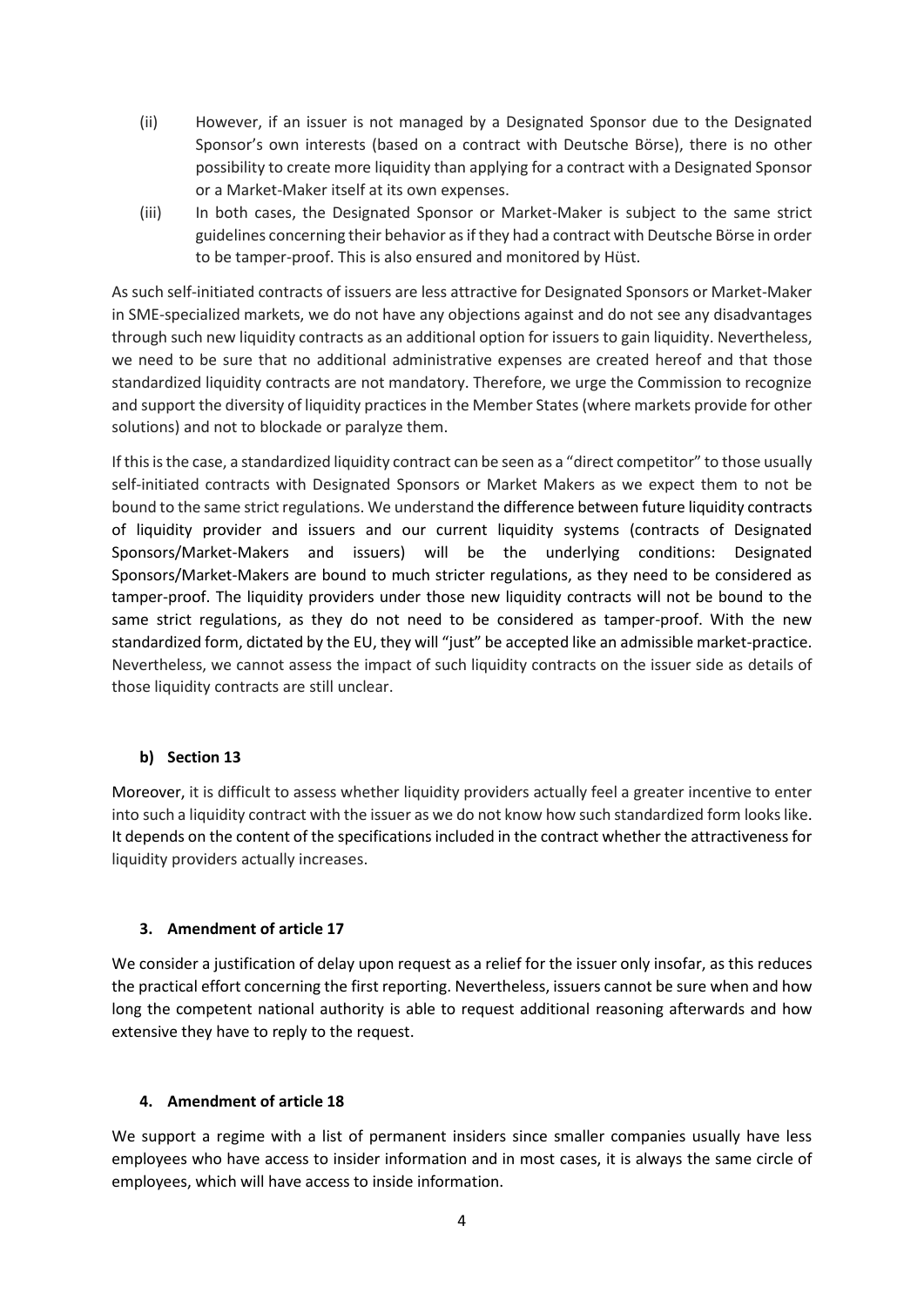#### **5. Amendment of article 19**

We support the plan to extend the deadline for the disclosure of management transactions. Nevertheless, we propose to not only extend the deadline for the issuers itself to publish the information about management transactions publicly but also for the PDMRs and persons closely associated to notify their transactions to the issuer in the first place. As we proposed 5 days as an appropriate notification period length for PDMRs and persons closely associated, we would appreciate to extend both time limits to a total of 7 days.

## **Article 2: amendment of Regulation (EU) 2017/1129**

We support a concept of enhanced permeability for uplisting processes from an SME Growth Market to regulated markets.

To further strengthen the introduction of the EU growth prospectus regime we propose to allow issuers whose securities have been traded on an SME Growth Market for a certain period of time and who made use of the EU growth prospectus to be admitted to trading to a regulated market without the need to prepare a regular prospectus. This would support the minimum disclosure regime for SMEs and reduce burdens and costs for SMEs to list on a regulated market. In addition, having alleviations for an uplisting process is a long established procedure, which has been introduced by the Prospectus Regulation in 2003, laid down in sec. 4 para. 2 no 8 WpPG. Such exemption from the obligation to set up a prospectus and providing a summary document instead has proven itself as a practicable solution and is worthy of preservation.

This concept could also be set up in different forms. We would also appreciate a minimal solution, which may be in a form that uplistings will be exempted from the prospectus requirement where an issuer has already presented an "ordinary" prospectus(EU growth prospectus) when entering the SME Growth Market. However, this may undermine the function of the EU growth prospectus even more. So, we believe the preferred approach should be to make use of the EU growth prospectus in connection with a certain period of time where the issuers has been successfully listed on the SME Growth Market as a door opener for regulated markets. In detail, we would suggest an amendment to the proposed provision such as:

- (i) if an issuer is admitted to trading more than 3 years to a SME Growth Market and already filed an EU growth prospectus this issuer will be exempted from the obligation to file another (simplified) prospectus;
- (ii) if an issuer is admitted to trading less than 3 years to a SME Growth Market and already filed an EU growth prospectus this issuer has to file a simplified prospectus such as being needed for secondary emissions.

The new regulation equates the requirements for an uplisting with those of a capital increase/secondary emission. It should be noted, however, that there is a significant difference between a technical uplisting without actual change in traded capital to a capital increase with secondary emissions. In this case, those issuers who favour an uplisting would be faced with burdens, which are made to regulate new emissions, not existing emissions. Therefore, they would be faced with disproportional burdens in comparison to issuers on regulated markets.